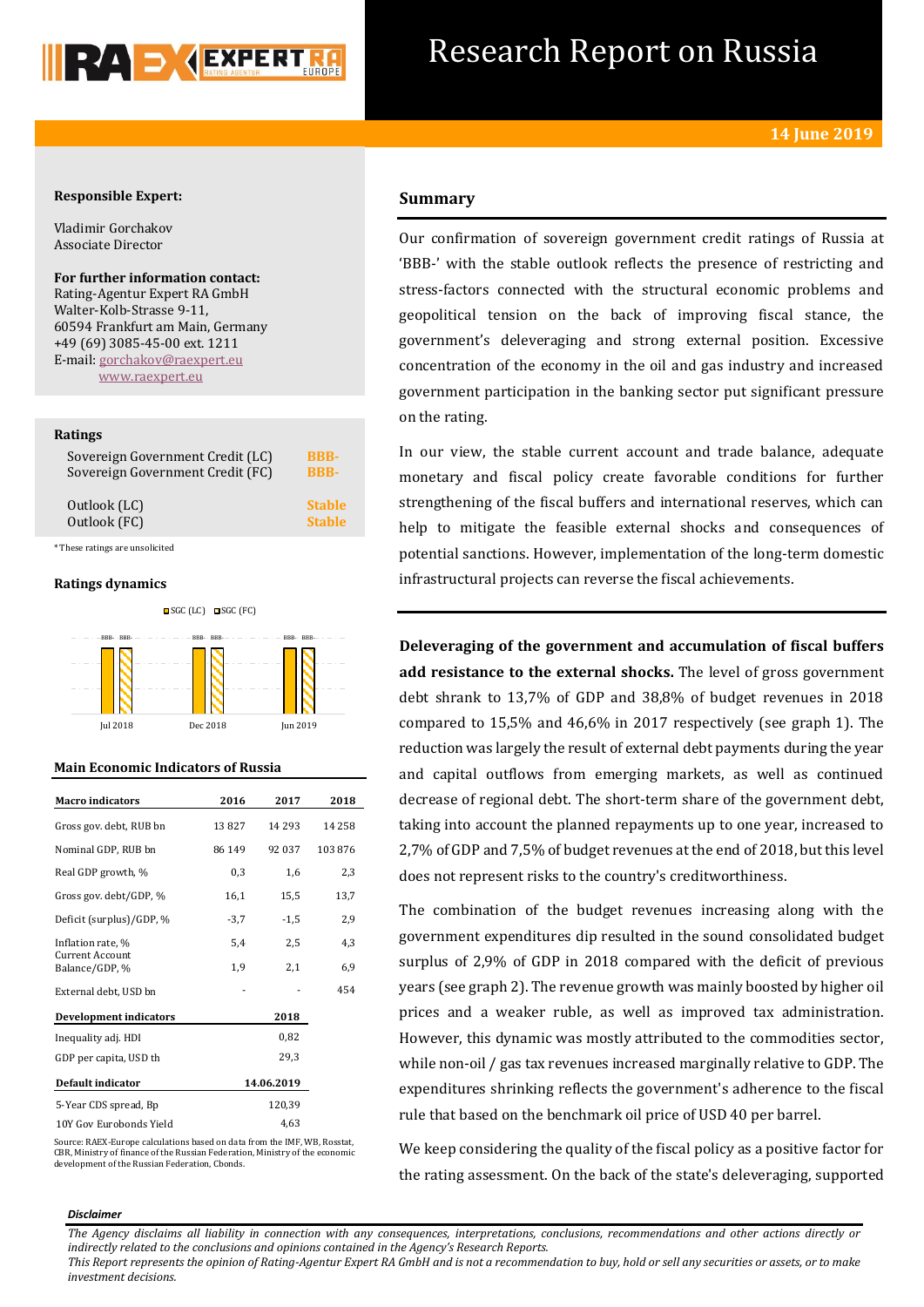# RAD **(EXPERT**



**Graph 1:** Government debt dynamics, %

Source: RAEX-Europe calculations based on data from the IMF, CBR and Ministry of finance of the Russian Federation





Source: RAEX-Europe calculations based on data from the IMF and Ministry of finance of the Russian Federation

**Graph 3:** Macroeconomic indicators, %



Source: RAEX-Europe calculations based on data from the IMF

by the commitment to the new fiscal rule, buffer accumulations to the National Welfare Fund (NWF) continued, reaching USD 58,1 bn (3,8% of GDP) by the end of 2018, and it is expected to continue accumulation along 2019 as well. In addition, the government introduced new measures in order to increase the public expenditures efficiency, including better management of tax expenditures and public procurements.

We anticipate the public sector budget to remain in surplus in 2019, as long as favorable oil prices and stable production of energy products exports remain. In addition, the effect from the VAT rate increases, potential improvement of the non-oil revenue and the strict expenditure policy will positively shape the budget. Moreover, the latest data on general government balance shows significant improvement up to 5,4% of GDP in January-March 2019 as compared to 3,2% in the same period in 2018. However, acceleration of ambitious national projects implementation in education, health, and infrastructure could create a pressure on the budget stance. It is expected that the economic effect of the projects realization will be noticeable only in the long term, whereas in the medium term, their financing may lead to a reduction of the liquid part of the NWF.

**After higher than expected growth paces in 2018, the economy demonstrates deceleration in the 1Q 2019.** Real GDP growth exceeded forecasts in 2018 and surged to 2,3% compared to 1,5% in 2017 (see graph 3). Global economic growth along with favorable pricing conditions in commodity markets and a weaker ruble contributed to the acceleration, while a substantial one-time impetus was the finalization of the energy sector project's constructions. However, the economy demonstrated slowdown in the 1Q 2019 to 0,5% y-o-y amid the tightening of the monetary policy, the subdued consumer demand, and the effect of the VAT rate rise from 18% to 20%.

We anticipate GDP growth in 2019 will be inferior and not exceed 1,2% with a possibly greater deceleration due to the spillover effects of trade wars and new U.S. sanctions, and if the oil prices will dip amid the uncertainty about the future OPEC+ agreement. Our long-run expectations remain in the range of 1,5-2% due to persistent internal limitations, such as demographic trends, institutional development and low productivity, while national projects can have only one-time effects.

**Central bank turned to more loose monetary policy.** The elevating of the inflation risks associated with the ruble depreciation and the effect from the VAT rate hike forced the Central Bank of Russia (CBR) to increase the key rate twice in 2018 by 25b.p. to 7,75% with the aim to pull down inflation to 4% target level (see graph 4). Even though the annual

## *Disclaimer*

*The Agency disclaims all liability in connection with any consequences, interpretations, conclusions, recommendations and other actions directly or indirectly related to the conclusions and opinions contained in the Agency's Research Reports.*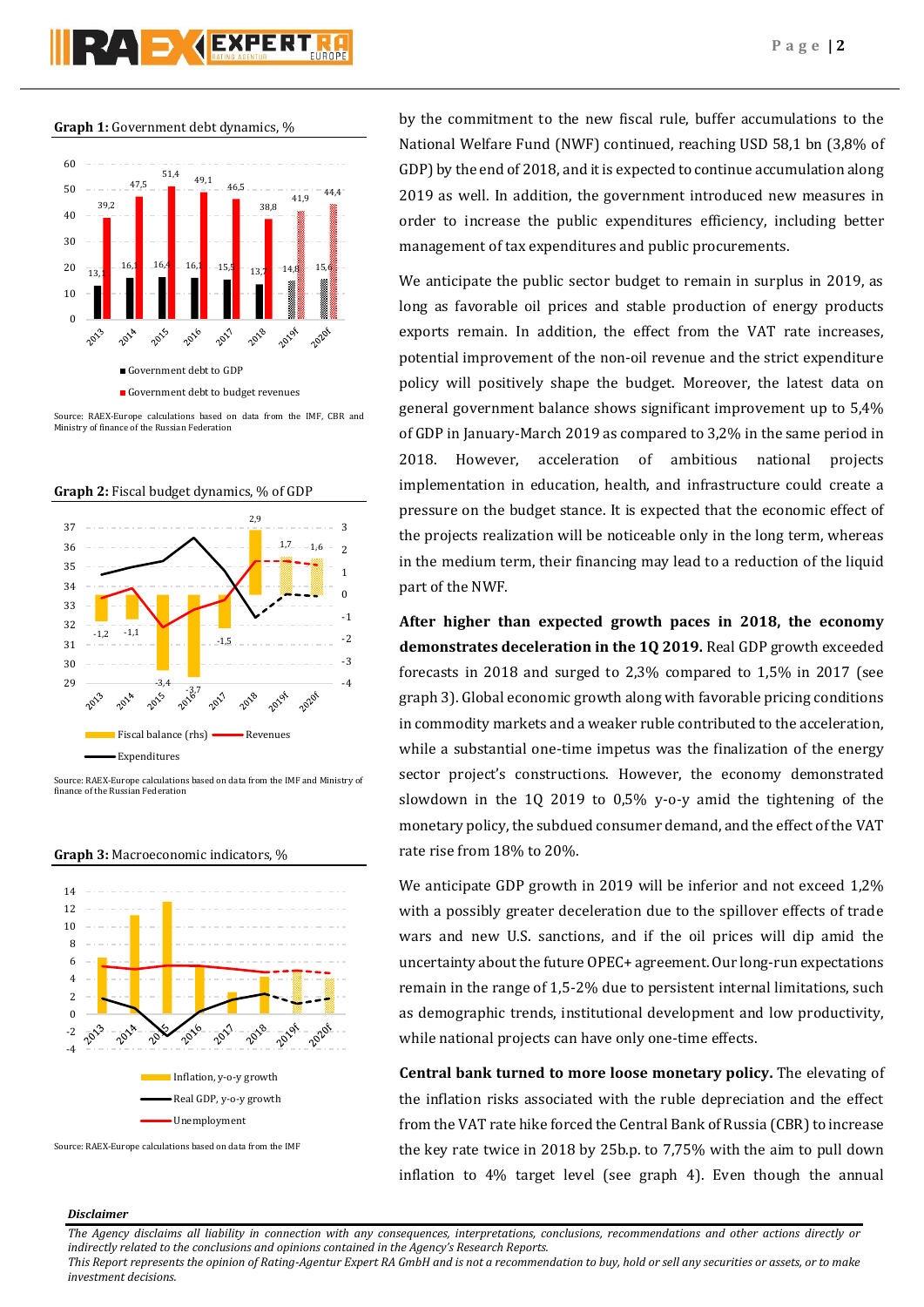**Graph 4:** Monetary policy metrics, %



Source: RAEX-Europe calculations based on data from the Rosstat and CBR

**Graph 5:** Financial soundness indicators, %



Source: RAEX-Europe calculations based on data from the CBR. \*The share of loans classified as  $4<sup>th</sup>$  and  $5<sup>th</sup>$  quality categories according to the CBR regulation (two categories with the lowest credit quality) was used as a proxy for the indicator "Share of bad loans in total loans".



**Graph 6:** External sector indicators, % of GDP

Source: RAEX-Europe calculations based on data from IMF and WB

consumer price inflation has been accelerating to 5,1% in May 2019 from 4,3% in December 2018, the CBR authorities cut the key rate by 25b.p. to 7,5% in June 2019, considering that the highest peak was overcome. As long as the macroeconomic environment does not deteriorate, monetary policy can be further relaxed with a gradual move to the key rate of 7% by the end of the year. However, according to our expectations, the inflation in 2019 will be about 5%, as the pro-inflationary risks connected with the geopolitical situation remain high.

**Against the back of stabilization, the banking sector increased its concentration and share of the state.** According to the results of 2018 and 1Q 2019, the banking system demonstrates stability, positive dynamics of growth of assets and key indicators of profitability and sustainability.

Bank assets increased by 8,4% y-o-y and amounted to RUB 92,4 bn as of 1 April 2019, mainly driven by rocketing households lending and the revival of corporate lending, while SME lending remains stagnated. Meanwhile, the concentration was increased, with the share of the large state-owned banks (SOB) reaching almost 70% of total banks' assets. The excessive footprint of the state creates risks from the great exposure to the possible sanctions against SOBs and the materialization of the implicit contingent liabilities. In addition, the share of three largest banks reached 56,3% by end of April 2019, creating more systematic risks.

The banking system showed moderately high profitability in 2018 and the further improvement of ROA and ROE to 1,8% and 15,9%, respectively as of the 1Q 2019 (see graph 5), although the major contribution was from Sberbank. Capital adequacy ratio despite the presence of distressed banks remained almost unchanged at 12,2% as of the 1Q 2019 as compared to 12,1% at the end of 2017.

The relative financial stability of banks could potentially be threatened by the recent expansion of household consumer lending to  $8,3\%$ <sup>1</sup> of total assets as of the 1Q 2019, which induces an increase in the credit burden of the borrowers amid low disposable incomes. In the case of the deterioration of the macroeconomic situation, credit risks can widen the already large NPLs, which reached the level of 10,4% of total loans as of 1Q 2019, however, the CBR reacted promptly by increasing risk weights on unsecured consumer loans. Besides, the main bank's metrics can be reassessed with deterioration, if the CBR will make steps towards harmonization of IFRS 9 and local standards.

<sup>1</sup> "Other consumer loans" according to the CBR's classification.

## *Disclaimer*

1

*The Agency disclaims all liability in connection with any consequences, interpretations, conclusions, recommendations and other actions directly or indirectly related to the conclusions and opinions contained in the Agency's Research Reports.*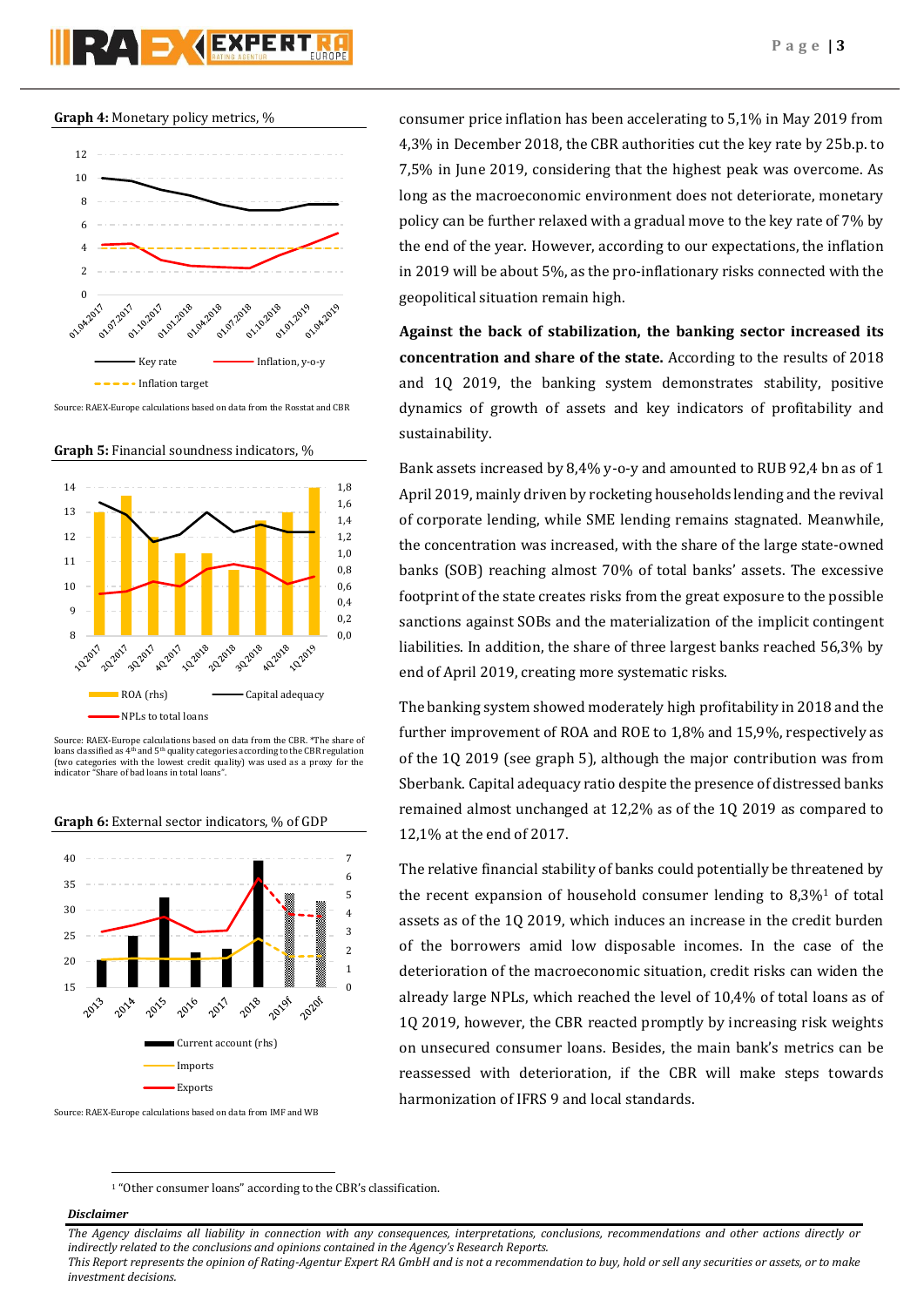**Graph 7:** International reserves and FX-rate



Source: RAEX-Europe calculations based on data from CBR

**Graph 8:** FX-rates and oil price



Source: RAEX-Europe calculations based on data from CBR and Finam

**The low external debt position along with the international reserves strengthening improve resistance to external shocks.** The external debt of Russia is gradually continuing to decline. The overall reduction in external debt by 2% to 30,4% of GDP at the end of 2018 was mainly due to the shrinking of the share of government bonds and debt burdens of the private sector, including banks. Along with that, the current account surplus increased to 6,9% from 2,1% of GDP in 2017 fostered by the strengthening of the trade balance to 11,7% of GDP in 2018 due to the stable export and higher commodities prices (see graph 6).

International reserves, supported by the accumulation of foreign currency under the new fiscal rule, increased by 8,3% and amounted to USD 468,5 bn at the end of 2018 (see graph 7). Moreover, in 2019 the CBR is continuing FX accumulation, what led to the further strengthening of reserves to USD 487,8 bn in the 1Q 2019 covering more than 17 months of goods and services import and more than 220% of gross government debt.

At the end of 2018, the ruble weakened against the USD by 20,6% and against the EUR by 15,4% as compared to end 2017. The tightening of U.S. monetary policy, the increased likelihood of trade wars, and the strengthening of sanctions expectations were the main factors weakening the ruble. Under these conditions, the CBR in the 2H 2018 suspended active purchases of foreign currency on the FX market within the framework of the fiscal rule. Along with the increase of the key rate in 2018, these measures contributed to the stabilization of the exchange rate and the gradual strengthening of the ruble, which continues in 2019 (see graph 8).

**Potential risks stemming from the new US sanctions persist.** The hidden risk from the potential expansion of the new round of sanctions discussed in the U.S. Senate still limits the credit rating of Russia and increases uncertainty. A possible tightening may affect the public sector, including large SOBs. Investors' sentiments and fears are reflected in the current negative dynamics of foreign direct investments and outflows from the sovereign securities market, therefore, we assess the threat from the international sanctions as the moderately strong factor. However, a solid fiscal and external position, as well as low public debt, can partially mitigate these risks and help to weather external shocks.

*Disclaimer* 

*The Agency disclaims all liability in connection with any consequences, interpretations, conclusions, recommendations and other actions directly or indirectly related to the conclusions and opinions contained in the Agency's Research Reports. This Report represents the opinion of Rating-Agentur Expert RA GmbH and is not a recommendation to buy, hold or sell any securities or assets, or to make* 

*investment decisions.*